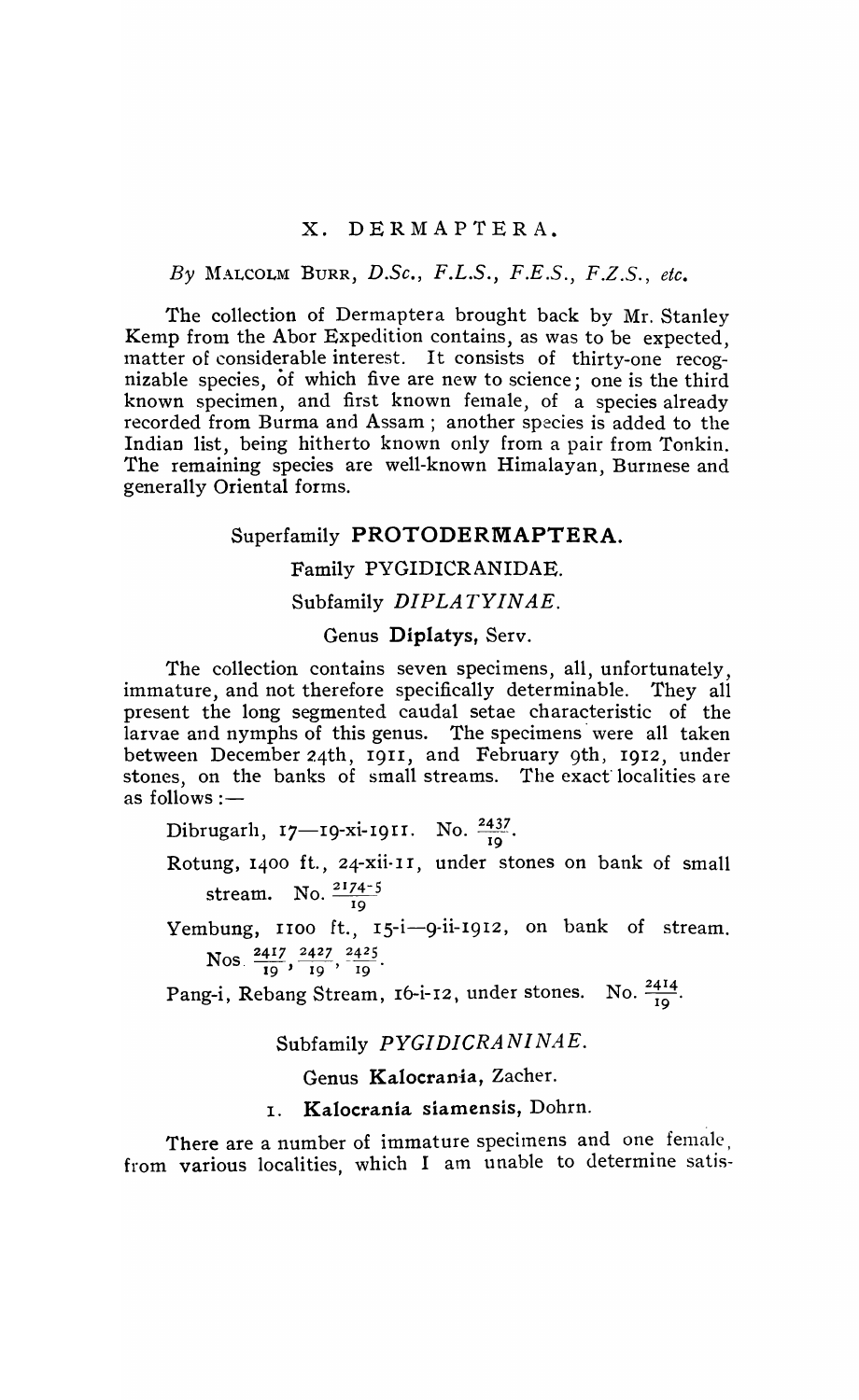factorily. I think probably they are referable to this species, but some may belong to the following.

- Rotung, 1400 ft., 29-31-i-i912, under stones. Nymphs. Nos.  $\frac{2149}{19}$  and  $\frac{2176}{10}$ .
- Upper Rotung, 9-i-1912, "found in water supply."  $\sigma$ No.  $\frac{2448}{19}$ : 4-ii-I2, "rotten wood." Nymph. No.  $\frac{2401}{19}$ .
- Kobo, 400 ft., 11-xii-1912, under bark. Nymphs. Nos.  $\frac{2248}{19}$ ,  $\frac{2348}{19}, \frac{2349}{19}.$
- Janakmukh, bank of Dihang River, 600 ft., under stones. kmukh, bank of Dil<br>Nymph. No. 2314.
- Near Dosing, 1500 ft., 29-i-12. Nymph. No.  $\frac{2273}{19}$ .
- Above Pang-i, 4000 ft., 16-i-I2, under bark. Nymphs. Nos.  $\frac{2332-3}{19}$  and  $\frac{2415}{19}$ .

# 2. Kalocrania picta, Guer.

A pair decidedly smaller than typical Bengal specimens, but I see no reason to describe them as distinct.

Kobo, 400 ft., 30-xi and II-xii-I9II, "in camp" and "in packing case.''  $\sigma$  and  $\varphi$  Nos.  $\frac{^{2346-7}}{^{10}}$ .

Subfamily *ECHINOSOMATINAE*.

Genus Echinosoma, Serv.

I. Echinosoma sumatranum, Haan.

This common and widely-spread Oriental species was found in several localities.

- Near Dosing, 1400 ft., 25-i-12. 9 No.  $\frac{2412}{19}$ .
- Above Pang-i, 4000 ft., 16-i-12, under bark. ? ? and nymphs. Nos.  $\frac{2316}{10}$ ,  $\frac{2317}{10}$  and  $\frac{2318}{10}$ . 19 und 19
- Sadiya, N. E. Assam, 23-xii-11, larvae, under stones and under bark. Nos.  $\frac{2293}{19}$ ,  $\frac{2296}{19}$ ,  $\frac{2298}{19}$  and  $\frac{2302}{19}$ .
- Kobo, 400 ft., 30-xi-I-xii-II, larva, I  $9$  and  $I \circ r$ , in rotten wood. Nos.  $\frac{2253}{19}$ ,  $\frac{2256}{19}$  and  $\frac{2336}{19}$ .

Rotung, 1400 ft., 8-28-xii-II. I ? and nymphs, under bark. Nos.  $\frac{2142-3}{19}$ ,  $\frac{2154}{19}$  and  $\frac{2207}{19}$ .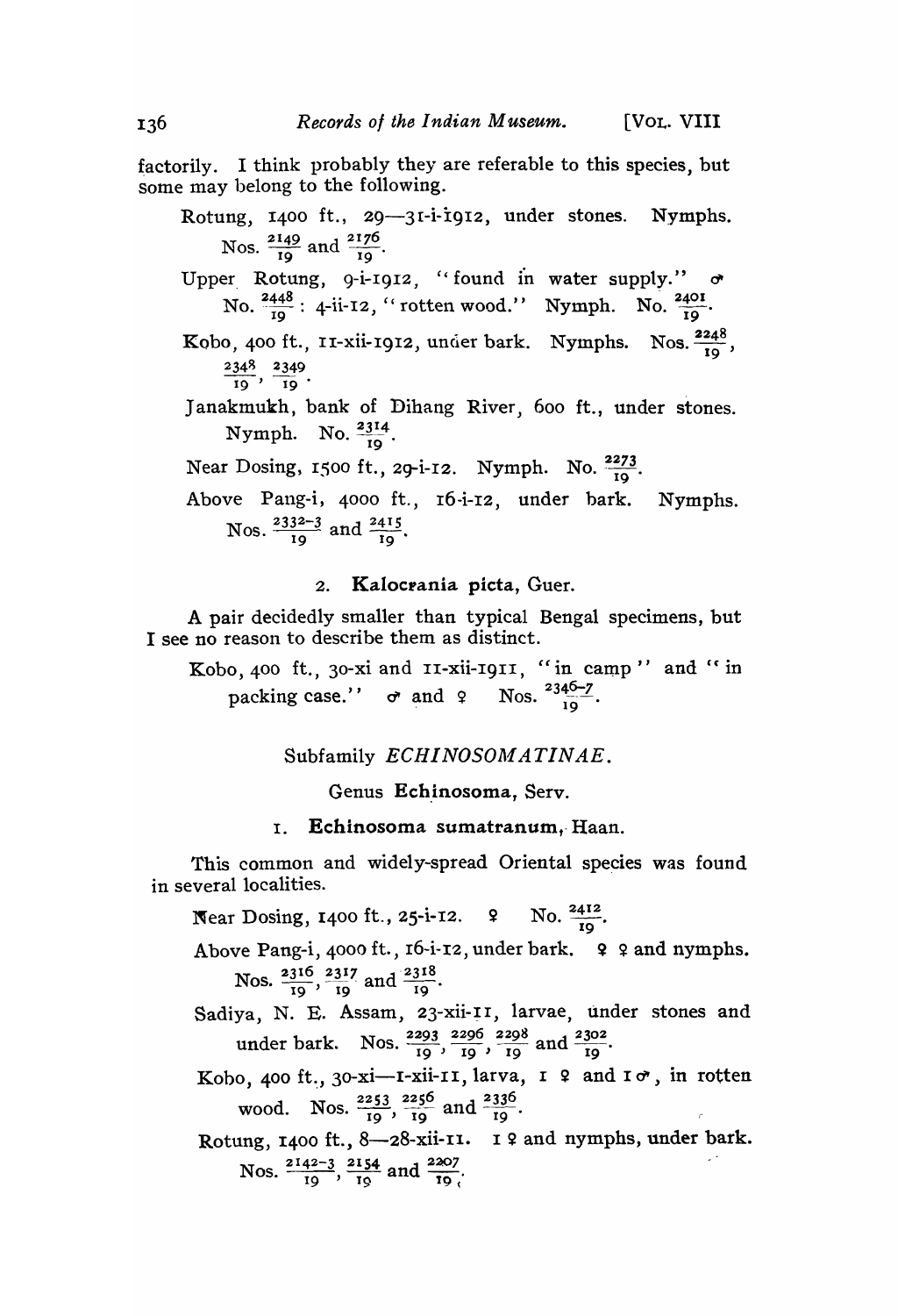Family LABIDURIDAE. Subfamily *PSALINAE.*  Genus Euborellia, Burr.

# I. Euborellia aborensis, sp. n.

| Long. corporis | $14 \text{ mm}$ | $12 - 15.5$ mm. |
|----------------|-----------------|-----------------|
| forcipis       | $2 \t2 \t3$     | $2 - 2.5$       |

General colour reddish chestnut, passing to yellowish anteriorly and blackish posteriorly: antennae tawny: head depressed. clear red: eyes black: pronotum orange, bordered with blackish at the sides, rectangular, slightly longer than broad: elytra rudimentary, present as darker, narrow lateral flaps, very narrow at the base: meso- and metanota of the same colour: legs fulvous, femora sometimes feebly shaded with fuscous: sternum of typical structure, orange yellow: abdomen deep reddish-chestnut, ver.y gently dilated in  $\sigma$ , more so in  $\varphi$ , darker towards the apex: ventral surface of same colour: sides of segments 7-9 in  $\sigma$  carinulate, convex and rugulose: last dorsal segment smooth, deep red; in *d'* rectangular, simple, with a longitudinal fold down the side in both sexes: whole abdomen punctulate and clothed with long reddish hairs, penultimate ventral segments rounded in the  $\sigma$ , narrower apically in the 9: forceps with branches subcontiguous, asymmetrical, especially in the  $\sigma$ , and unarmed in both sexes.

Rotung, 1400 ft., 24—25-xii-11  $2\sigma$ , 5  $2$ . Under leaf-stem of plantain. Nos.  $\frac{2156-58}{19}$  and  $\frac{2392-6}{19}$ Janakmukh, 600 ft.,  $17$ -19-xi-11. 9 and nymph. Nos.  $\frac{2313}{19}$ and  $\frac{2308}{19}$ .  $Dibrugarh, 17—19-vi-11.$   $\sigma$ The nomotype is No.  $\frac{2156}{19}$ No.  $\frac{243^2}{19}$ 

This species is different in colouration and appearance from all known species of *E uborellia. .* 

Genus Anisolabis, Fieb.

I. Anisolabis pervicina, sp. n.

| Long. corporis | $I4 - I5$ mm. | 12 mm.     |
|----------------|---------------|------------|
| forcipis       |               | $1.5 - 2.$ |

Shining black: antennae dull brown: pronotum nearly square, not longer than broad, sides paler, very slightly wider posteriorly than anteriorly: legs tawny, the femora and tibiae banded with black: abdomen very minutely punctulate, sides of 6-9th segments in  $\sigma$  convex and striolate: last dorsal segment of  $\sigma$  smooth,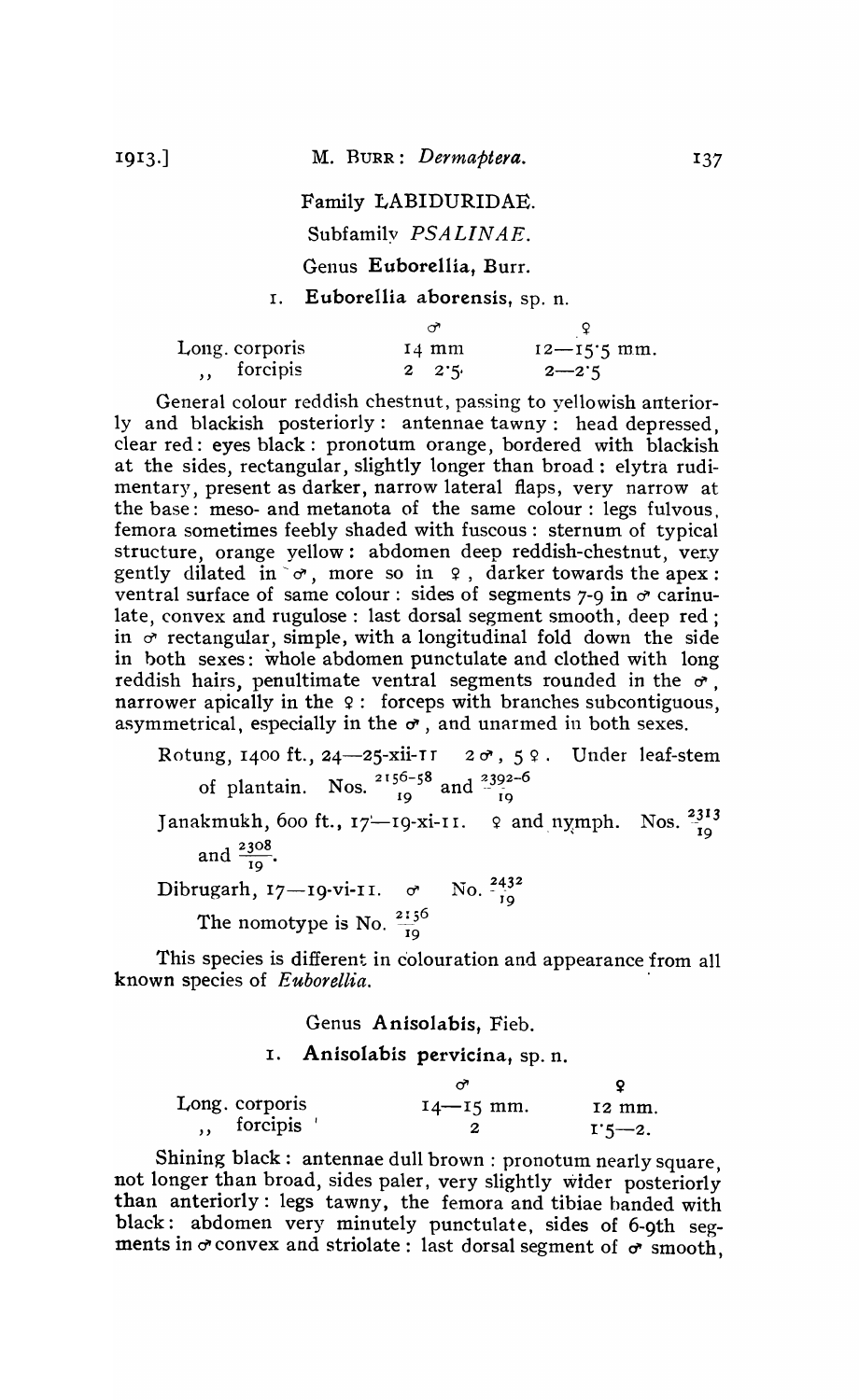gently narrowing, with median depression: forceps with branches subcontiguous, tapering and gently asymmetrical.

Rotung, 1400 ft., 26-29-xii-11, under bark and in rotten wood. 2  $\sigma$ , 5  $\Omega$ . Nos.  $\frac{2155}{19}$ ,  $\frac{2198}{19}$ ,  $\frac{2148}{19}$ ,  $\frac{2187}{19}$ ,  $\frac{2188}{19}$ ,  $\frac{2190}{19}$ ,  $19$ Kobo, 7-xii-11, under logs.  $\sigma$ , 2 nymphs. Nos.  $\frac{2339}{19}$ ,  $\frac{2340}{19}$ ,  $\frac{2342}{19}$  $rac{2342}{19}$ . Puging, 3000 ft., xi-11,  $\sigma$  nymph. No.  $\frac{2289}{19}$ . Dibrugarh,  $17$ - $19$ - $x$ i- $11$ . Nos.  $\frac{2434-5}{19}$ , nymphs. Bank of Dihang R. below Pasighat, 16-xii-II, 9. No.  $\frac{2315}{19}$ . Sadiya, 26-xi-11. 9. Under bark. No.  $\frac{2297}{19}$ . Also Bhutan: Maria Basti, I 9 (Mus. Paris). Assam-Bhutan Frontier. Mangaldai District, N.E., 3I-xii-IO, in Deshnoi river-bed.  $\sigma$  and  $\varphi$ . (Indian Museum, **Nos.**  $\frac{8598-9}{16}$ . *S. W. Kemp*). No.  $\frac{2198}{10}$  is the nomotype.

I have long been familiar with this species, always considering that it could scarcely be A. *annulipes*: it has the appearance of a very finely developed race of that species, but my reasons for considering it distinct are its restriction, so far as we know, to the mountains of Assam, Bhutan, and further to the north-east, its larger size and finer development, the uniform brown antennae, more remote forceps and rather shorter pronotum.

# 2. Anisolabis gaudens, Burr. ?

I refer here, with some doubt, a female from Rotung, 1400 ft., 25th December, 1911, found under bark. This specimen has a black head, while the type has the head red. Unfortunately I described the species from a single female, an unpardonable fault. The type, from Bhutan, is in the Paris Museum.

Genus Psalis, Serville.

# I. Psalis femoralis, Dohrn.

Rotung, 1400 ft., 23-xii-II, in rotten wood. No.  $\frac{2216}{10}$ .

# 2. Psalis dohrni, Kirby.

Sadiya, 27-xi-11.  $\sigma$ . No.  $\frac{2305}{19}$ .

Kobo, 400 ft., 7-xii-11, under logs, nymphs. Nos.  $\frac{2343}{19}$  and  $\frac{2338}{19}$ .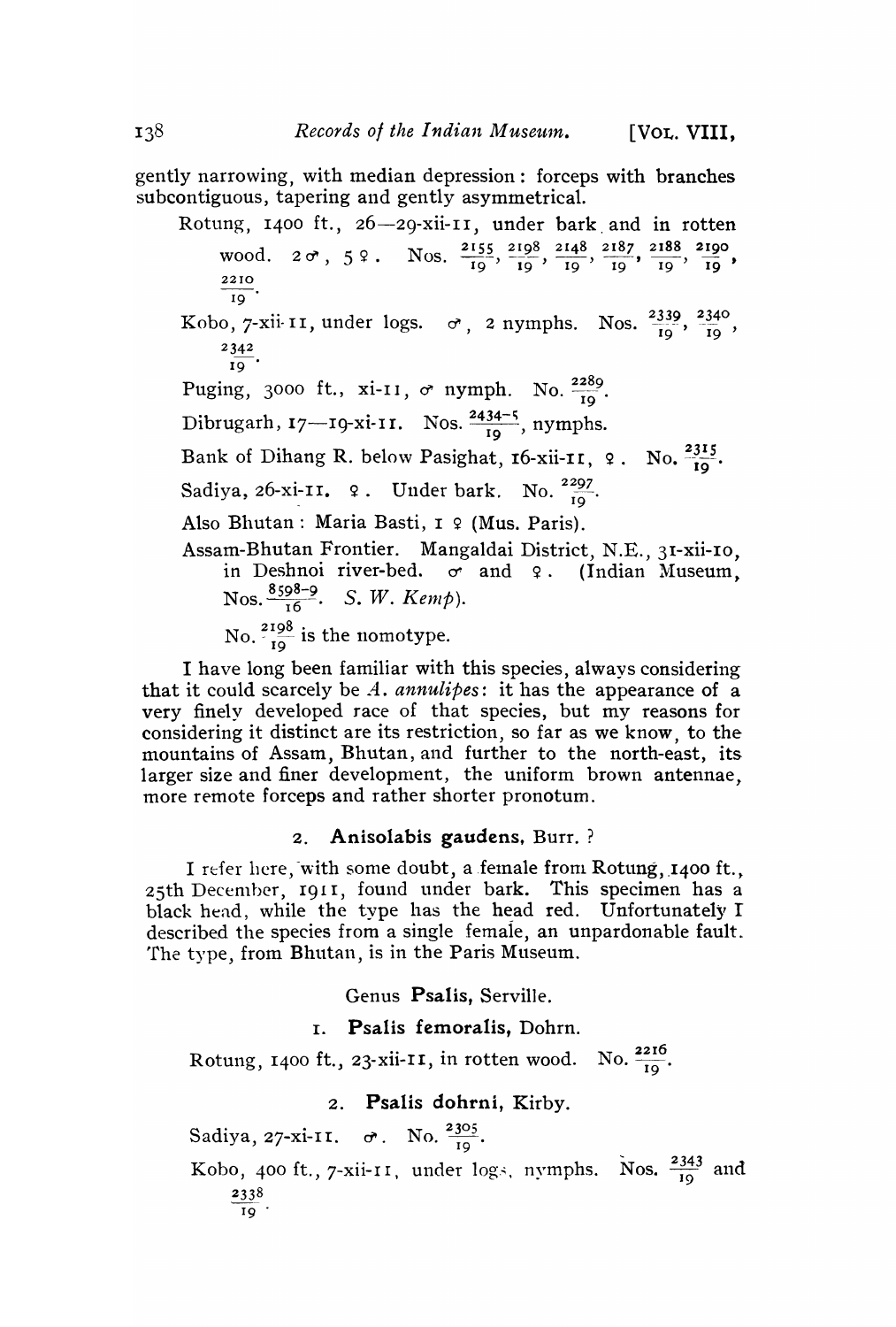1913.]

A macropterous specimen.

This species has been recorded hitherto' only from Ceylon, Travancore, and the Nilgiris. The record from Northern Australia probably refers to a distinct species.

# Subfamily *LABIDURINAE.*

Genus Forcipula, Bol.

## I. Forcipula pugnax, Kirby.

Of this well-known North Indian form, several specimens were brought back. It is noteworthy that all the specimens, except the female from Sadiya, N. E. Assam, are brachypterous.

Dosing, Shimang River, 1400 ft., 29-i-12, under stones,  $2\sigma$ Nos.  $\frac{2271-2}{19}$ .

Janakmukh, 600 ft., 17-xii-11, under stones.  $\alpha$  No.  $\frac{2449}{19}$ .

Yembung Stream, 1100 ft., 13-17-i-12, under stones, 3  $\sigma$ , 4 ?

and 3 nymphs. Nos.  $\frac{2471-4}{19}$ ,  $\frac{2419-20}{19}$ ,  $\frac{2421}{19}$  and  $\frac{2423-4}{19}$ .

Yembung, Bank of Dihang, 23-i-12. Nymph. No.  $\frac{2418}{19}$ .

Pang-i, Rebang Stream.  $\sigma$ , under stones. No.  $\frac{2413}{10}$ .

Rotung, bank of Sireng Stream, 1400 ft.,  $\frac{9}{1}$ , under stones.<br>No.  $\frac{2406}{19}$ .

Sadiya, 26-xii-11, under bark,  $\frac{2299}{10}$ .

Genus Nala, Zacher.

I. Nala nepalensis, Burr.

This species has not previously been recorded outside Nepal.

Yembung, 1100 ft., 13-i-9-ii-1912, under stones, 30<sup>1</sup>. Nos.  $\frac{2422}{19}, \frac{2426}{19}, \frac{2431}{19}$ .

Belo\v Damda, bank of Siyom, r-ii-I2, 9, under stones No.  $\frac{2284}{19}$ .

Rotung, 1400 ft., 28-xii-11. Bank of stream.  $\alpha$  No.  $\frac{2287}{19}$ 

and bank of Dihang River, 23-xii-II. 9 No.  $\frac{2407}{10}$ .

Subfamily *BRACHYLABINAE.* 

Genus Metisolabis, Burr.

### I. Metisolabis caudelli, Burr.

Of this Burmese species there is a single specimen.

West bank of the Dihang River, 22-xii-11,  $\sigma$ , under stones. No.  $\frac{2416}{10}$ .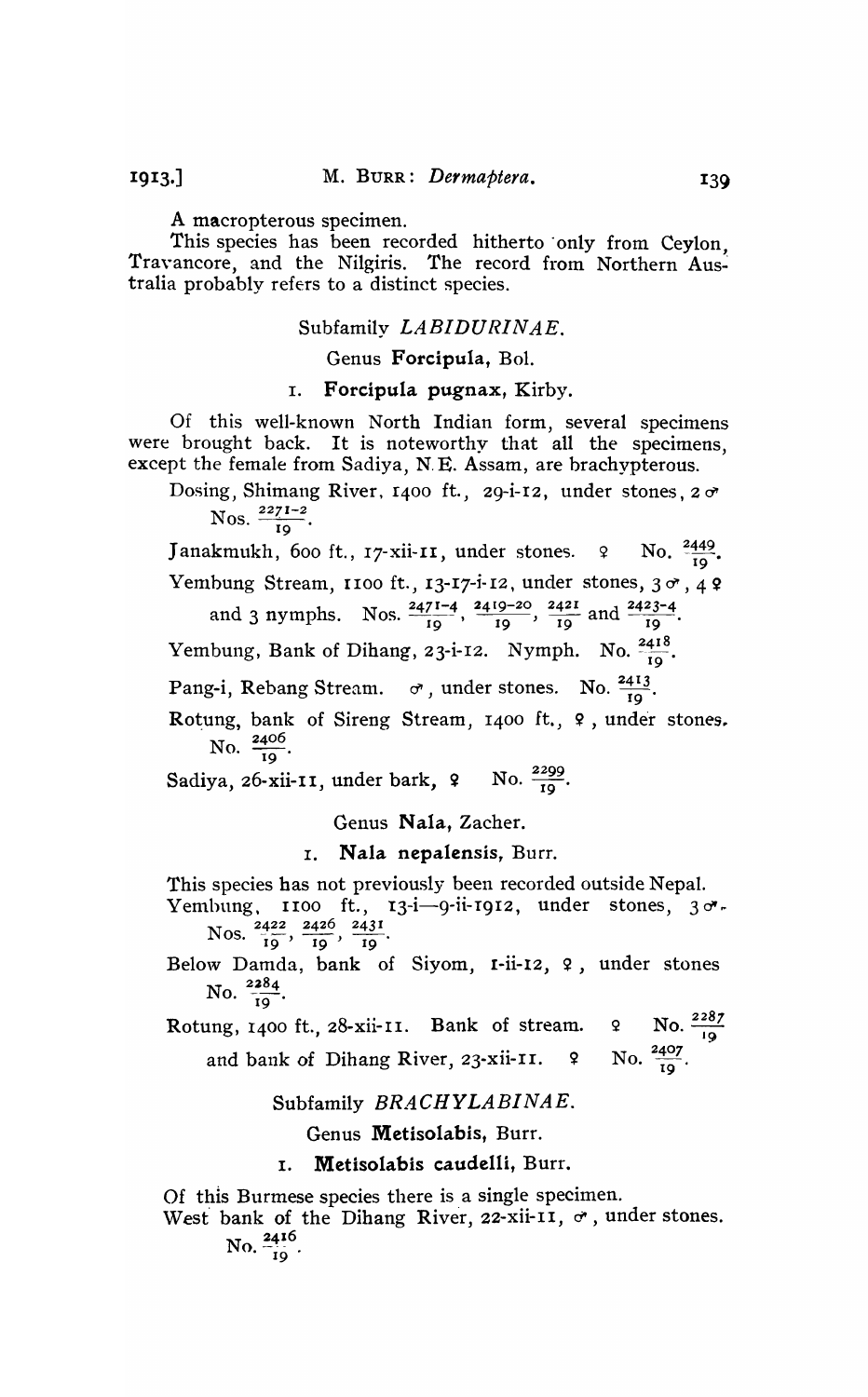### Family APACHYIDAE.

Genus Apachyus, Serv.

I. Apachyus feae, Borm.

This species, known from Tonkin, Burma and Assam is represented by a number of nymphs and larvae, but there are no adult specimens; all were found under bark and in rotten wood.

Rotung, 1400 ft., 23-xii-11--2-i-12 and 6-ii-12. Nos.  $\frac{2451-65}{19}$ and  $\frac{2206}{19}$ Yembung, 1100 ft., 14-i-12. No.  $\frac{2475-6}{19}$ . Above Pang-i, 4000 ft., 16-i-12. No.  $^{2450}_{10}$ . Dibrugarh, 17-19-xi-11. Nos.  $\frac{2446-7}{10}$ 

### Superfamily EUDERMAPTERA.

Family LABIIDAE.

Subfamily *SPONGOPHORINAE*.

Genus Spongovostox, Burr.

r. Spongovostox luteus, Borrn.

Upper Renging, 2150 ft., 4-ii-12.  $\sigma$  and  $\varphi$ , brachypterous. Nos.  $\frac{2409-10}{19}$ .

Kobo, 400 ft.,  $3-8$ -xii-II,  $3\sigma$ ,  $59$ , brachypterous. Under bark and in rotten wood. Nos.  $\frac{2352}{19}$ ,  $\frac{2375-6}{19}$ ,  $\frac{2357}{19}$ ,  $\frac{2264}{19}$ ,  $\frac{2254-55}{19}$  and  $\frac{2380}{19}$ .

Sadiya, 26-xi-11. 9, brachypterous. No.  $\frac{2291}{10}$ .

Rotung, 1400 ft., 23—24-xii-11,  $I \circ f$ , 2  $\Omega$  Nos.  $\frac{2100}{19}$ ,  $\frac{2209}{19}$  and 2218  $\overline{19}$ .

2. Spongovostox aborum, sp.  $n$ 

| Long. corporis | $6.5 - 7.5$ mm. | $4.5 - 6$ mm.  |
|----------------|-----------------|----------------|
| ,, forcipis    | $2.5 - 3$       | $\mathbf{1}$ 5 |

Small, shining, deep red and black: antennae greyish brown, paler at the apex, with about 14 slender segments: head broad, blackish red, smooth and shining: 'pronotum subquadrate, slightly broader than long, black. lighter at the sides: elytra smooth, with long stiff hairs, deep red-brown or black; wings, when developed, of same colour, but the scale basally banded' with yellow: legs yellowish, femora sometimes shaded with blackish: abdomen deep red, darker to black at the sides, brighter towards the apex: last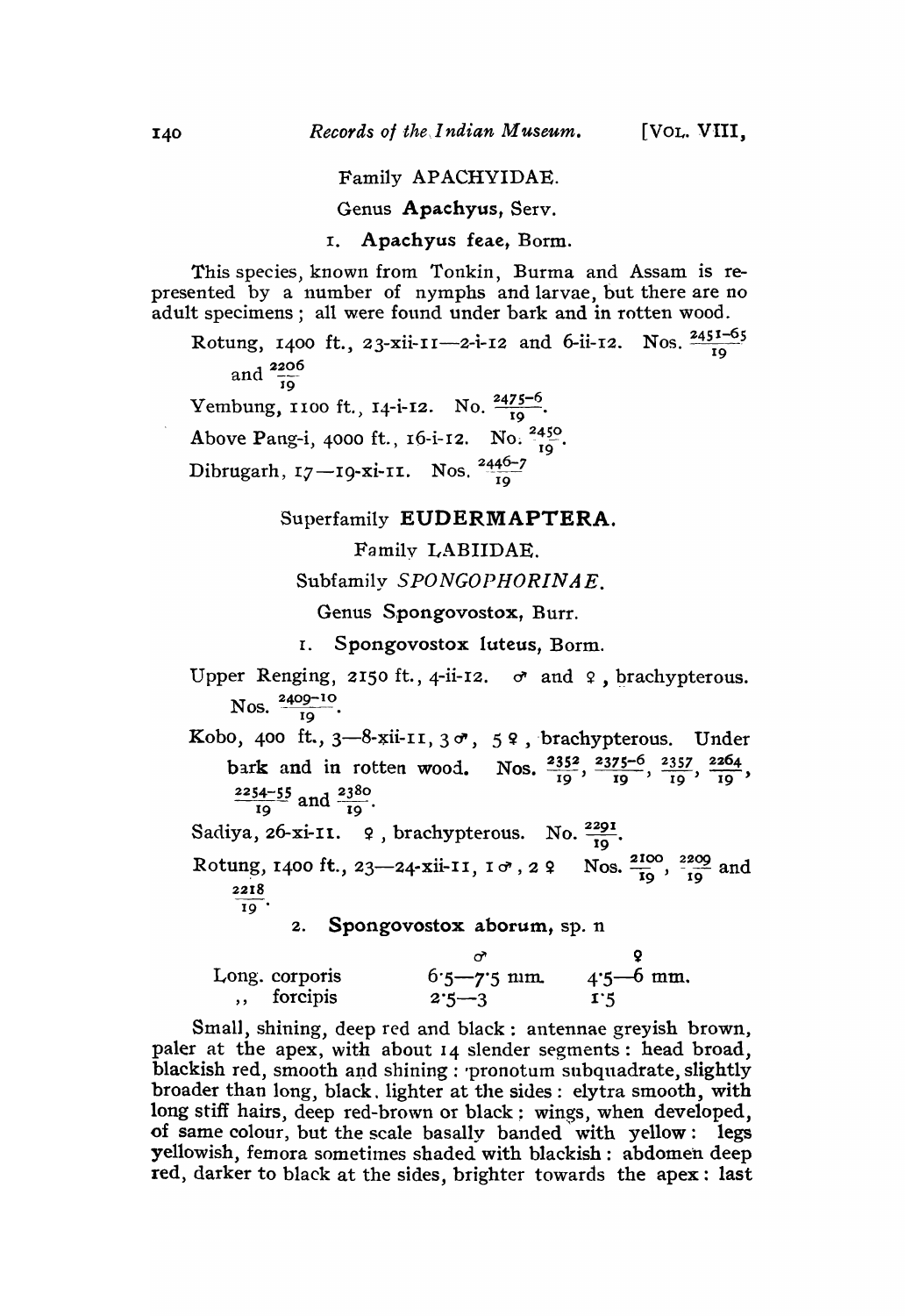dorsal segment in  $\sigma$  smooth, transverse, gently raised just before the posterior margin into a transverse, smooth, simple crest, which slopes abruptly in the apical side down to the margin itself: in the  $\varphi$  simple: penultimate ventral segment  $\sigma$  ample, nearly square: pygidium  $\sigma$  tumid, gently narrowed, with a minute spinule at each angle, the apex gently concave: forceps with the branches  $\sigma$  remote, rather stout, elongate and arcuate: in the basal third, on inner margin, underneath, there is a prominent, laminated, acute tooth, and in the middle third, the inner margin is feebly laminated: in the  $9$  the branches are simple and contiguous.

Rotung. 1400 ft., 23-xii-11-2-i-12, II  $\sigma \sigma$  and 8 9 9, brachypterous. Nos.  $\frac{2127}{19}, \frac{2138}{19}, \frac{2145}{19}, \frac{2151}{19}, \frac{2152}{19}, \frac{2222}{19}$  $\frac{2223}{19}, \frac{2230}{19}, \frac{2134}{19}, \frac{2132}{19}, \frac{2137}{19}, \frac{2139}{19}, \frac{2140}{19}, \frac{2226}{19}, \frac{2215}{19}, \frac{2219}{19}, \frac{2224}{19}$  $\frac{2228}{19}$ ,  $\frac{2252}{19}$ : also 6 9 9, macropterous. Nos.  $\frac{2124-6}{19}$ ,  $\frac{2128}{19}$  $\frac{2135}{19}$ ,  $\frac{2397}{19}$ . Under bark and in rotten wood. Also No.  $\frac{2130}{19}$  with no locality label.

Kobo, 400 ft., 2-8 xii-11, macropterous,  $799.$  Nos.  $\frac{2266}{19}$ ,  $\frac{2351}{19}$ ,  $\frac{2354}{19}$ ,  $\frac{2356}{19}$ ,  $\frac{2358}{19}$ ,  $\frac{2363}{19}$ ,  $\frac{2365}{19}$ : hrachypterous, 5  $\sigma$   $\sigma$ , and 7 9 9, under bark and in rotten wood. Nos.  $\frac{2249}{19}$ ,  $\frac{2254}{19}, \frac{2257}{19}, \frac{2265}{19}, \frac{2267-8}{19}, \frac{2334}{19}, \frac{2353}{19}, \frac{2367}{19}, \frac{2373}{19}, \frac{2377}{19}, \frac{2378-9}{19}.$ Sadiya, 26-xi-II, I brachypterous  $\sigma$ , under bark. No.  $\frac{2292}{19}$ .

Brachypterous specimens seem to be present in a majority; it will be observed that there are no macropterous males, and 13 macropterous females, but of the brachypterous form there are 16 males and 15 females. All are recorded as occurring under bark or in rotten wood.

It somewhat recalls the Ethiopian *S. kristenseni;* of the Oriental species it is perhaps nearest to *S. luteus*, but the form of the forceps is very distinctive.

No.  $\frac{2151}{19}$ , a brachypterous male (for want of a macropterous male) is the nomotype.

Genus Irdex, Burr.

#### I. lrdex nitidipenois, Borm.

Rotung, 1400 ft., 24-xii-11. 2 <del>9</del>, under bark. Nos.  $\frac{2099}{19}$  and 2141 19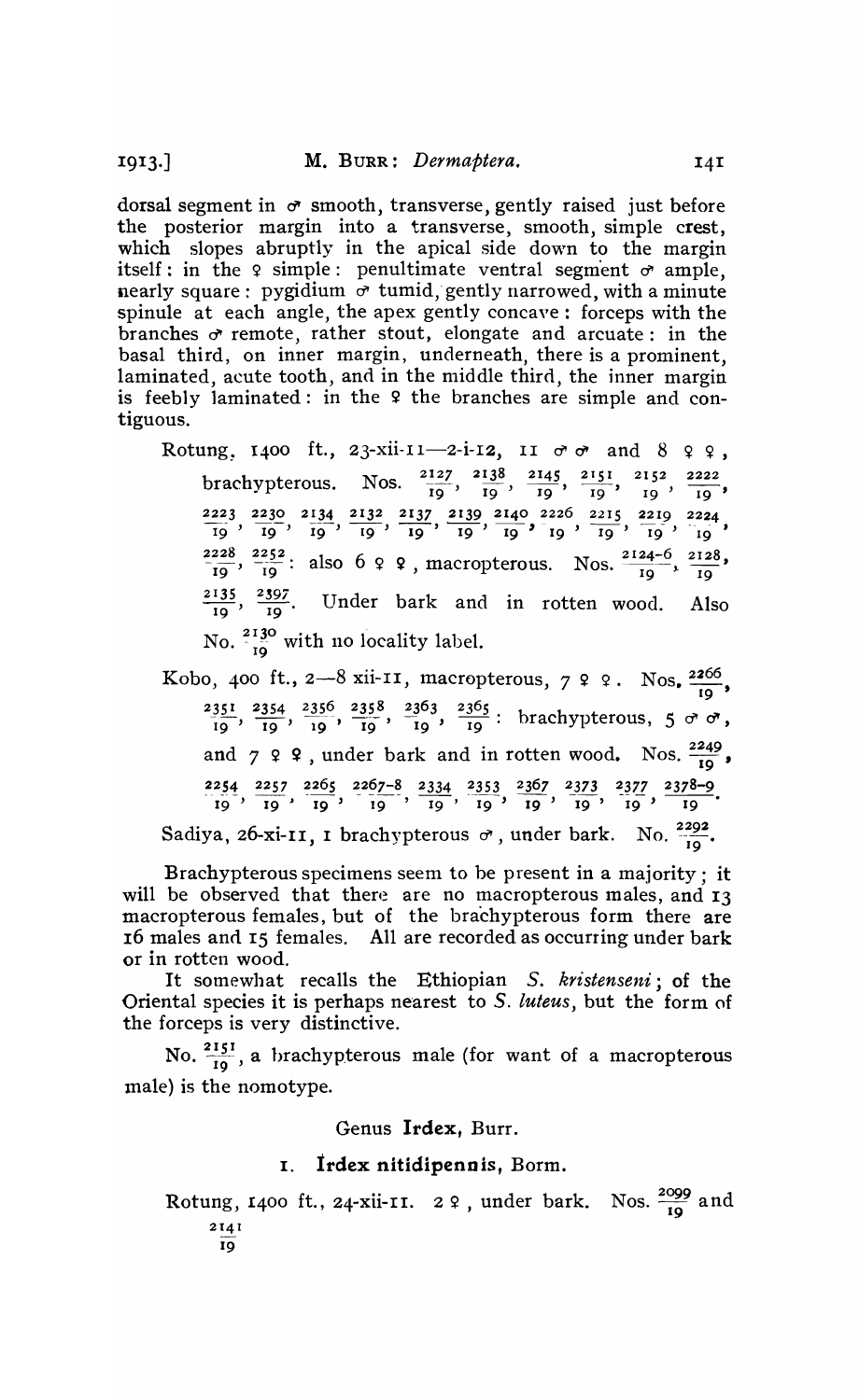# Subfamily *LABIINAE.*

Genus Labia, Leach.

# I. Labia mucronata, Stal.

Sadiya, 23-xi-11.  $2 \sigma$ , under stones. Nos.  $\frac{2303}{19}$  and  $\frac{2444}{19}$ .

## 2. Labia curvicauda, Motsch.

Rotung, 1400 ft., 23-xii-11.  $2\sigma$ ,  $5\,$   $9$ , in rotten wood and under bark. Nos.  $\frac{2122-3}{19}$ ,  $\frac{2129}{19}$ ,  $\frac{2131}{19}$ ,  $\frac{2217}{19}$ ,  $\frac{2225}{19}$  and  $\frac{2229}{19}$ . Upper Rotung, 9-i-12.  $\varphi$ , under bark. No.  $\frac{2404}{10}$ . Below Dosing, 1400 ft., 29-i-12. 2 9, under bark. No.  $\frac{2274-5}{10}$ . Kobo, 400 ft.,  $I$ -2-xii-11.  $8 \text{ or } \text{ or }$  and  $5$   $9.9$ , under bark. Nos.  $\frac{2258-9}{19}$ ,  $\frac{2262}{19}$ ,  $\frac{2355}{19}$ ,  $\frac{2359}{19}$ ,  $\frac{2360}{19}$ ,  $\frac{2362}{19}$ ,  $\frac{2364}{19}$ ,  $\frac{2369}{10}$ ,  $\frac{2368}{19}$ ,  $\frac{2370}{19}$ ,  $\frac{2374}{19}$ Sadiya, 13-xi-II.  $I \circ f$ , 3 ?, under bark. No.  $\frac{2445}{10}$ .

Genus Chaetospania, Karsch.

# I. Chaetospania feae, Borm.

Rotung, 23-xii-II.  $2\sigma$ , 49, in rotten wood and under bark. Nos  $\frac{2220-1}{2211}$  2211 2213-4 2136 os.  $\frac{2226}{19}$ ,  $\frac{2211}{19}$ ,  $\frac{22134}{19}$ ,  $\frac{2130}{19}$ .

Renging to Rotung, 2600 ft., 20-xii-II.  $9$ , under bark. No.  $\frac{2411}{19}$ .

No.  $\frac{2213}{19}$  is a specially fine and well-developed specimen, with the pygidium somewhat dilated at the sides and the forceps toothed.

2. Chaetospania? sp.

Upper Renging, 2150 ft., 3-ii-12. 9 No.  $\frac{2286}{19}$ .

Kobo, 400 ft., I-xii-II. I º and I larva, in rotten wood. Nos.  $\frac{2337}{19}$  and  $\frac{2371}{19}$ .

Sadiya, 26-xii-II.  $\varphi$ , in rotten wood. No.  $\frac{2295}{10}$ .

This species may be new, but without the male it is impossible to determine it with accuracy.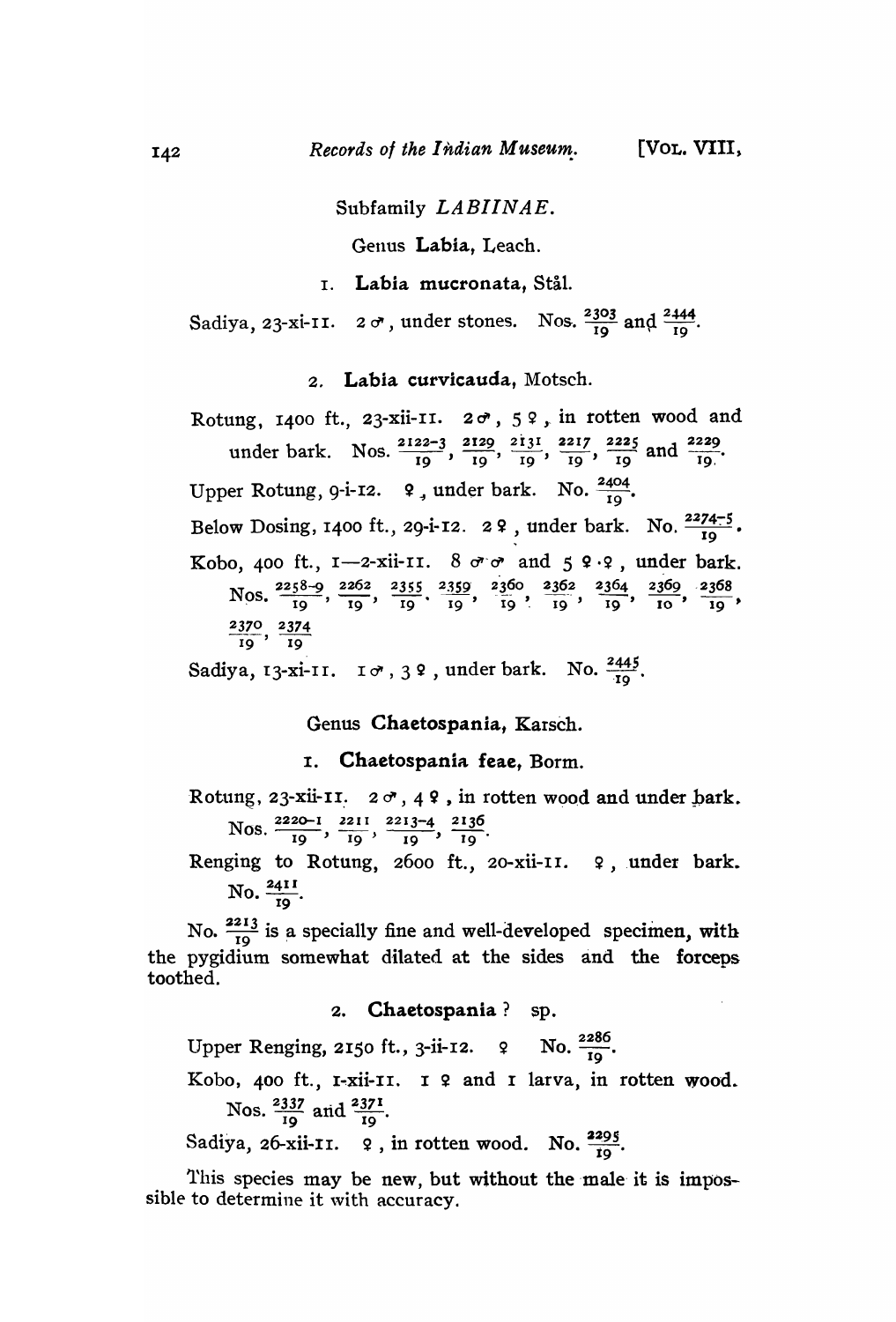### Family CHELISOCHIDAE.

Genus CheIisoches, Scudder.

## I. Chelisoches morio, Fabr.

Rotung, 1400 ft., 24-xii-11.  $5 \circ 8$  ,  $8$  , under leaf-stem of ng, 1400 ft., 24-xii-11.  $5 \circ 8$ <br>decomposing plantain. Nos.  $\frac{23814}{19}$  $\frac{1-91}{9}$  and  $\frac{2469}{19}$ . Dibrugarh, 17-19-xi-11, 9 No.  $\frac{2433}{10}$ .

It is interesting to find this species in this district: in India it is almost unknown: it occurs in Ceylon, probably as a straggler from the Malayan islands, as also in Burma; probably indigenous to Assam from the North East

### 2. Chelisoches tigris, sp. n.

Antennae yellow, the basal segment and one ante-apical segment black: head black, depressed, posterior margin tumid: pronotum gently dilated and rounded posteriorly; prozona black, shading to tawny in the metazona: femora and tibiae black, tarsi fulvous: elytra smooth, fulvous, shading to black on the costal margin: wings fulvous, shaded with black: abdomen brick-red, shading to blackish at the sides: last dorsal segment with a row of minute black tubercles along posterior margin, which are rather bigger near the middle line, which is smooth and somewhat depressed: pygidium short, thick, broad, with 2 minute spinules: forceps with branches stout, arcuate, with a short, blunt, double tooth in the middle.

Rotung, 1400 ft., 1-i-12.  $\sigma$ , under leaf of screw pine. No  $\frac{2398}{19}$ .

The colouration of this species is very distinctive. I cannot think that it is a mere colour-variation of  $Ch.$  *morio.* Unfortunately. the specimen has been damaged in transit.

### Genus Lamprophorus, Burr.

# I. Lamprophorus kervillei, Burr.

Rotung, 1400 ft., 28-xii-11. 2  $\varphi$ , under bark. Nos.  $\frac{2201}{19}$  and 2204  $19$ Below Dosing, 1400 ft., 26-i-12. 9 No.  $\frac{2280}{19}$ . Dibrugarh, 22-xi-11. 3  $\sigma$  and 3 9, under leaf-sheath of bamboo. Nos.  $2438-43$ . 19

It is interesting to find this species in Northern India: it has hitherto only been known from a single pair from Tonkin: these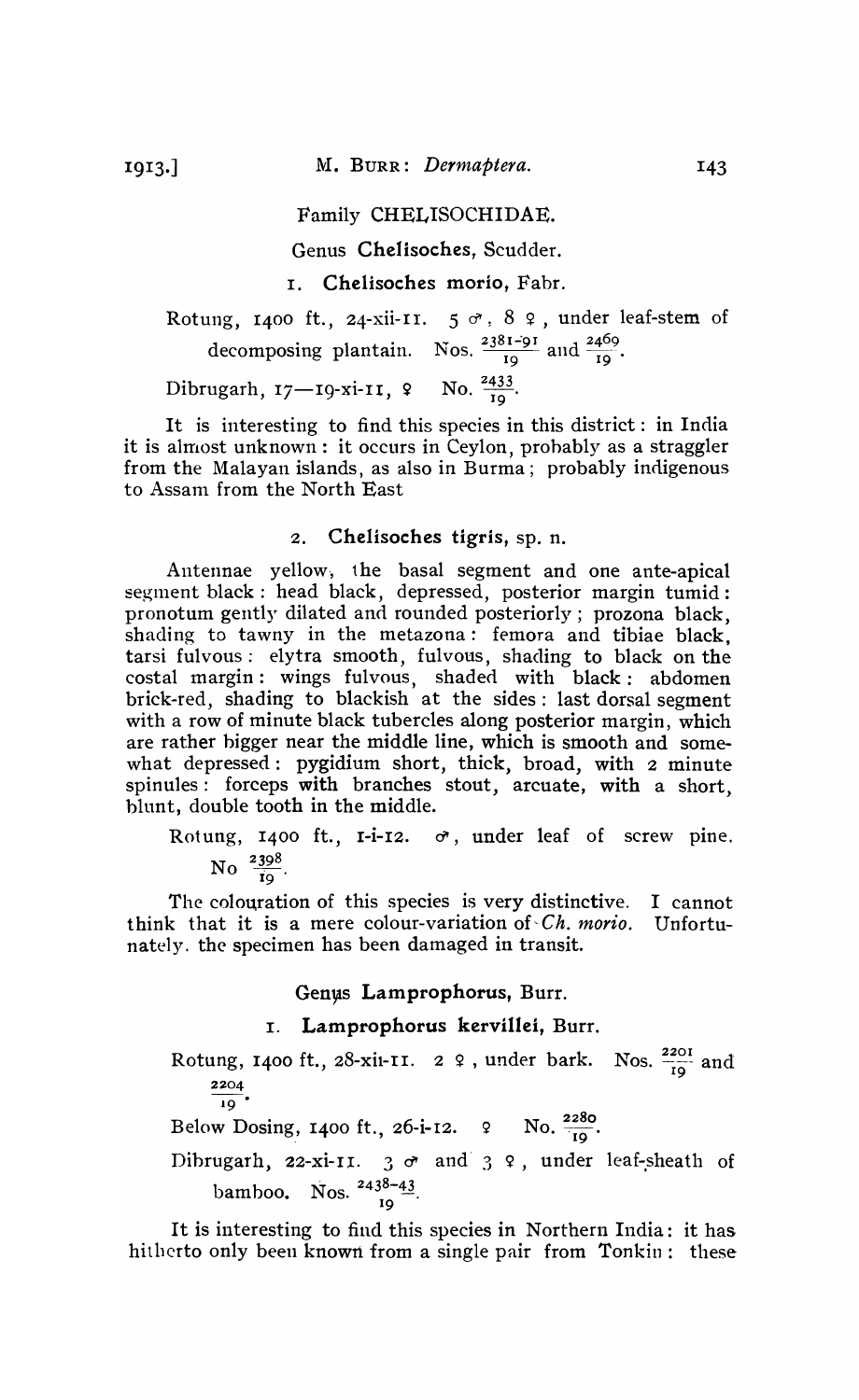specimens are much darker and deeper in colour than the types, but do not differ in any important structural particulars.

### Genus Adiathetus, Burr.

## I. Adiathetus glaucopterus, Borm.

Rotung, 1400 ft., 23-xi-11-24-i-12. 4  $\sigma \sigma$ , 7  $9$   $9$  and 2 larvae, under bark. Nos.  $\frac{2161}{19}$ ,  $\frac{2177-85}{19}$ ,  $\frac{2199}{19}$ ,  $\frac{2200}{19}$ ,  $\frac{2466-8}{19}$ . Below Dosing, 1400 ft., 29-i-12.  $2 \sigma$ , under bark. Nos.  $2276 - 7$ 19 Dosing, 1400 ft., 29-i-12.  $2 \sigma$ , under bark. Nos.  $\frac{2269-70}{19}$ Kobo, 400 ft., I-xii-II. I larva in rotten wood. No.  $\frac{2260}{10}$ Sadiya, 23-xi-11.  $\sigma$  and 2 ?, under bark. Nos.  $\frac{2300 - 01}{19}$ , and one without number.

These specimens are slightly different from typical Burmese ones in having the pygidium of the female truncate apically, but one with no number, from Sadiya, presents the intermediate form, the sight of which confirmed me in my original idea of not differentiating it, but in other respects it agrees.

Genus Hamaxas, Burr.

#### 1. Hamaxas kempi, sp. n.

|                | . v                                   |
|----------------|---------------------------------------|
| Long. corporis | $II^{\prime}5$ -13 mm. $II$ -12.5 mm. |
| ,, forcipis    | $5 - 6.5$ , $4 - 5.5$ ,               |

General colour reddish black: antennae slender, black,  $3$  or  $4$ ante-apical segments white. Head reddish black or quite black, depressed, sutures indistinct. Pronotum longer than broad, parallel-sided, narrowed and convex anteriorly, rounded posteriorly, deep reddish black or black. Elytra and wings perfect, dull reddish dark brown or black, very finely punctulate: legs dull brown, shading to blackish or yellowish, strongly pubescent, rather short, femora rather thick: sternal plates black. Abdomen parallel-sided, deep red-brown or black, lateral folds distinct, the whole surface exceedingly finely and densely, punctulate, almost smooth, the edges of the segments milled. Last dorsal segment lighter in colour; nearly square in the  $\sigma$ , transverse in the  $\varphi$ : in the  $\sigma$  no suture visible, posterior margin truncate, black and feebly tutnid over the insertion of the forceps, with a slight, black, crested tubercle on each side of the middle line, and a  $similar$  but smaller pair nearer together just before them: pygidium of the  $\sigma$  short, transverse, rectangular, truncate: in the  $\varphi$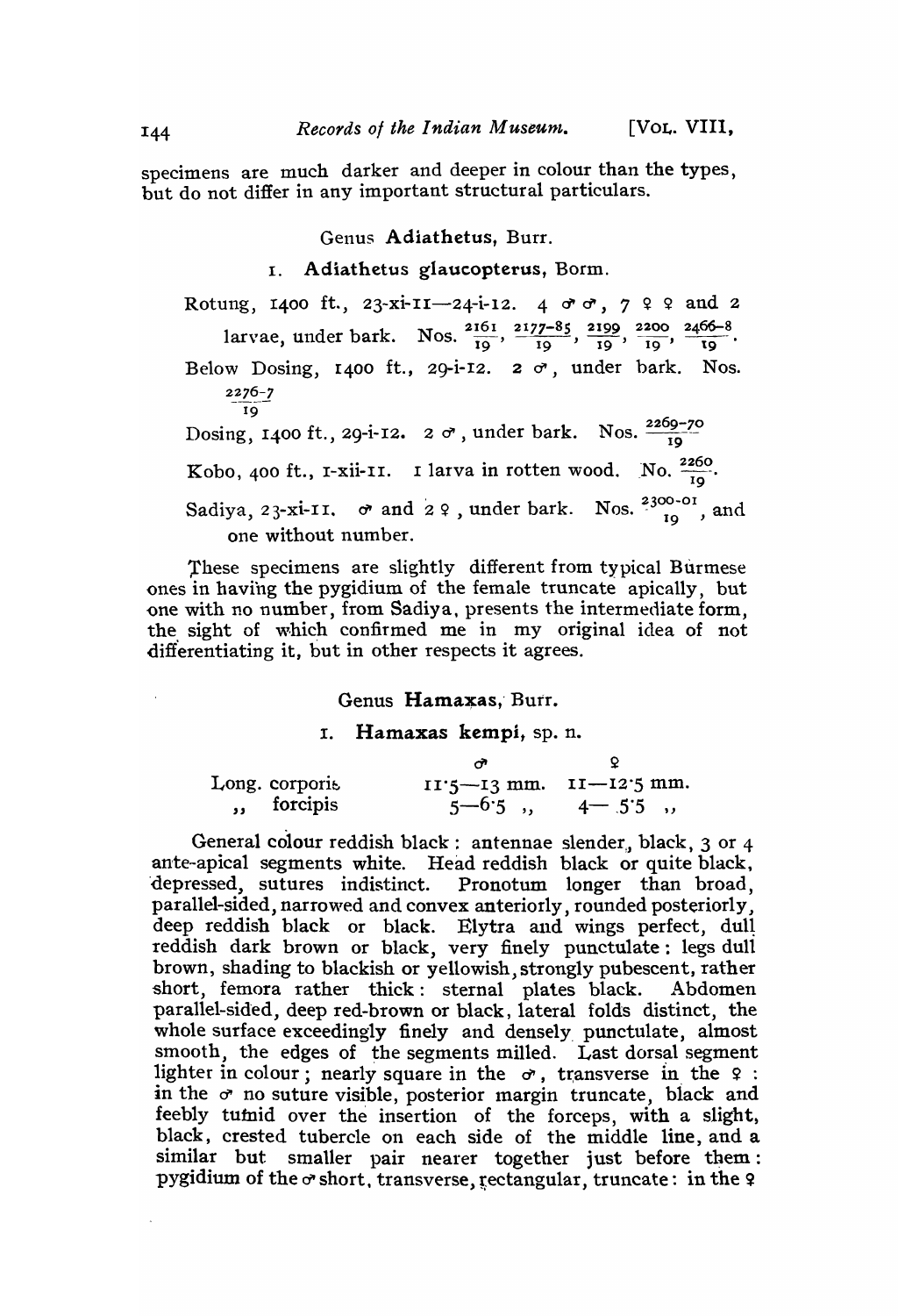1913.]

narrower, rounded, with a short square rectangular lobe. Forceps with the branches in the  $\sigma$  remote, slender, elongate and gently arcuate, with fine nearly obsolete denticulation on the inner margin: in the 9 similar, but shorter and unarmed.

m. in the  $\frac{1}{4}$  shimar, but shorter and unarmed.<br>Rotung, 1400 ft., 20—27-xii-11. 6  $\sigma$  2  $\frac{2}{1}$  Nos.  $\frac{2105-08}{19}$  $\frac{2159}{19}$ ,  $\frac{2203}{19}$ ,  $\frac{2408}{19}$  and  $\frac{2470}{19}$ Upper Rotung,  $4-5$ -i-12.  $1 \sigma$ ,  $2 \theta$  Nos.  $\frac{2399}{19}$  and  $\frac{2402-3}{19}$ . Janakmukh, 600 ft., I8-xii-II.  $2\sigma$  No.  $\frac{2311-12}{19}$ .

Below Damda, bank of Siyom R., 1300 ft., 30-i-12. I  $\sigma$  and 1 º, under leaf-stem of plantain and one under bark. No.  $\frac{2282-3}{19}$ 

No. 2470 is the nomotype.

This species closely resembles *H. nigrorufa,* Burr, from Ne\v Guinea, but differs in the sculpture of the last dorsal segment; in that species the pairs of minute black tubercles along its posterior margin are wanting, the margin itself is incrassate and depressed in the middle: the pygidium also in that species has a minute spine at each angle:  $H.$  feae is smaller, quite differently coloured, and the structure of the last dorsal segment is also different. *H. dohertyi,* Burr, and *H. semiluteus,* Burr, are probably only colour varieties of *H. feae*, or *H. nigrorufa.* 

All but one of the males are macrolabious; one (No. 2311, Janakmukh) is cyclolabious; the branches are robust, shorter and arcuate, with a pair of sharp teeth.

Genus Solenosoma, Burr.

## 1. Solenosoma birmanum, Borm.

Janakmukh, 600 ft., 17-xii-11.  $\varphi$ , under bark. No.  $\frac{2310}{19}$ 

This is the third known specimen of this curious and rare species. The other two are the type from Bhamo in Burma, and a male from Assam, recorded by me, in the Indian Museum.

The forceps are contiguous, straight, slender, elongate, and unarmed. Their length is  $3'5$  mm.

Family FORFICULIDAE.

Subfamily *ANECHURINAE.* 

## Genus Allodahlia, Verh.

## 1. Allodahlia scabriuscula, Serv.

Kobo, 400 ft., 20-xi-II-6-xii-II.  $9 \circ \circ$  and  $9 \circ 9$ , under bark and rotten wood. Nos.  $\frac{2231-47}{19}$ ,  $\frac{2263}{19}$  and  $\frac{2350}{10}$ .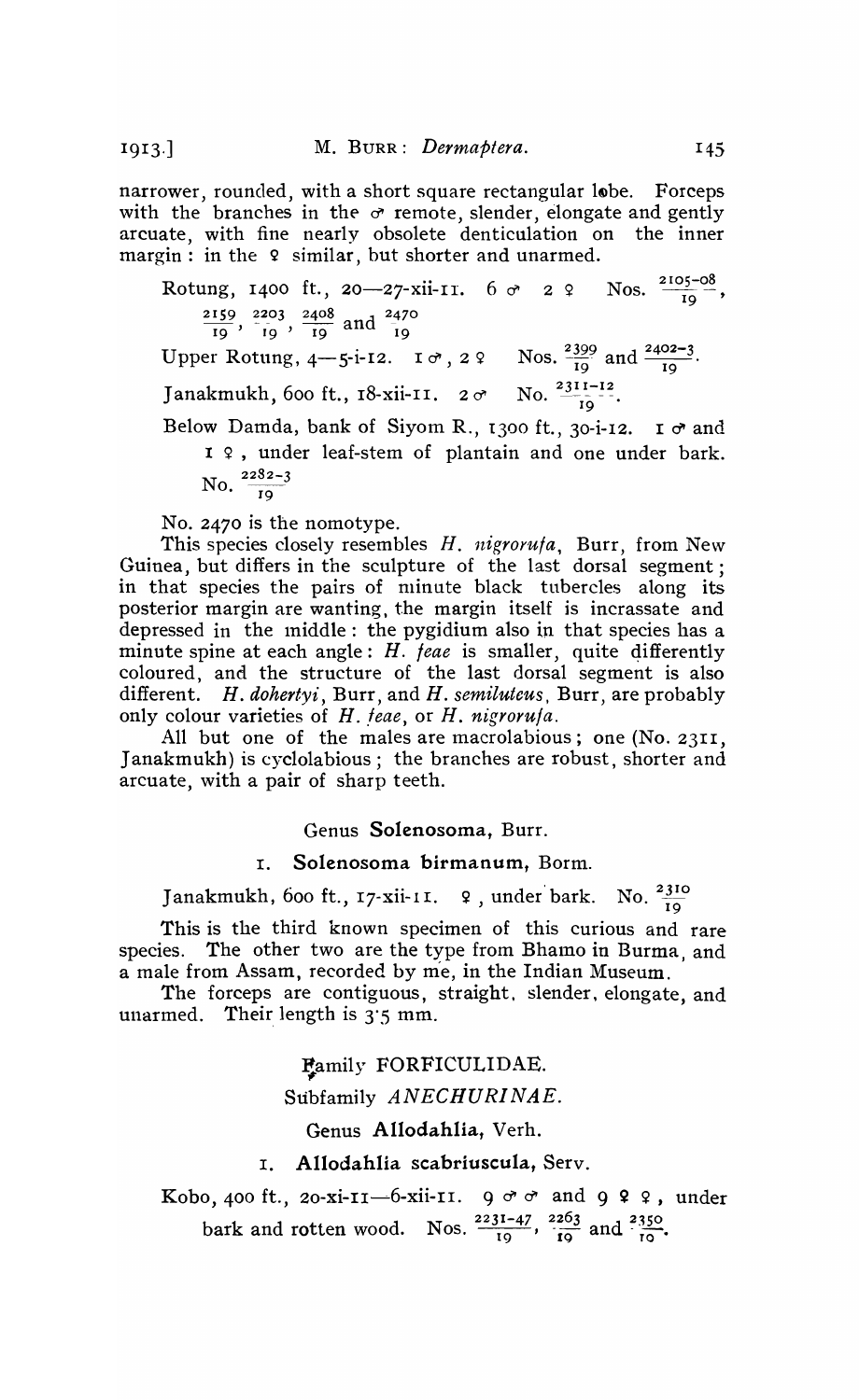Rotung, 1400 ft., 23-28-xii-11.  $3 \text{ } \sigma$ ,  $3 \text{ } \varphi$ , under bark and rotten wood. Nos.  $\frac{2101}{19}$   $\frac{2146-7}{19}$ ,  $\frac{2160}{19}$ ,  $\frac{2195-6}{19}$ . Yembung, 1100 ft., 14-xii-11.  $\sigma$ , in rotten wood. No.  $\frac{2429}{19}$ . Below Dosing, 1400 ft., 29-i-12.  $2 \sigma$ , under bark. Nos. 2:z8-9  $\overline{19}$ .

2. Allodahlia coriacea, Borm.

Upper Rotung, 24-i-12.  $\sigma$  No.  $\frac{2405}{19}$ .

# Subfamily *FONFICULINAE.*

Genus Elaunon, Burr.

1. Elaunon bipartitus. Kirby.

Above Pang-i, 4000 ft., 16-i-12.  $5 \circ \circ$  and  $6 \circ \circ$ , under bark. Nos.  $\frac{2319-29}{19}$ .

This species has a remarkable distribution: it is common in the Himalayas, occurs also in the extreme south of. India but has not yet been recorded in the centre: it is also found in Ceylon. It is unknown in the Malay Archipelago, in Further India, Annam, Tonkin and Siam, but appears again in Formosa: unknown in New Guinea, it is found in New South Wales. In spite of the erratic distribution, I have seen no variation, except the usual dimorphic brachy- and macrolabiism.

Genus Kosmetor, Burr.

## 1. Kosmetor brahma, Burr.

I. Kosmetor brahma, Burr.<br>Renging, 2150 ft., 19-xii-11. *o*, at light. No.  $\frac{2285}{19}$ . A rare species recorded from Bhutan.

Subfamily *OPISTHOCOSMIINAE*.

# Genus Eparchus, Burr.

I. Eparchus insignis, Haan.

Above Pang-i, 4000 ft., 16-i-12.  $\sigma$  and  $\varphi$ , under bark.  $N$ os.  $2330-1$ . 19 •

Yembung, 1100 ft., 14-i-12. 2  $\sigma \sigma$  in rotten wood. Nos.  $\frac{2428}{ }$  and  $\frac{2430}{ }$ . 19 <sup>19</sup> 19

Kobo, 400 ft., 2-xii-11, in rotten wood. No.  $\frac{2335}{19}$ .